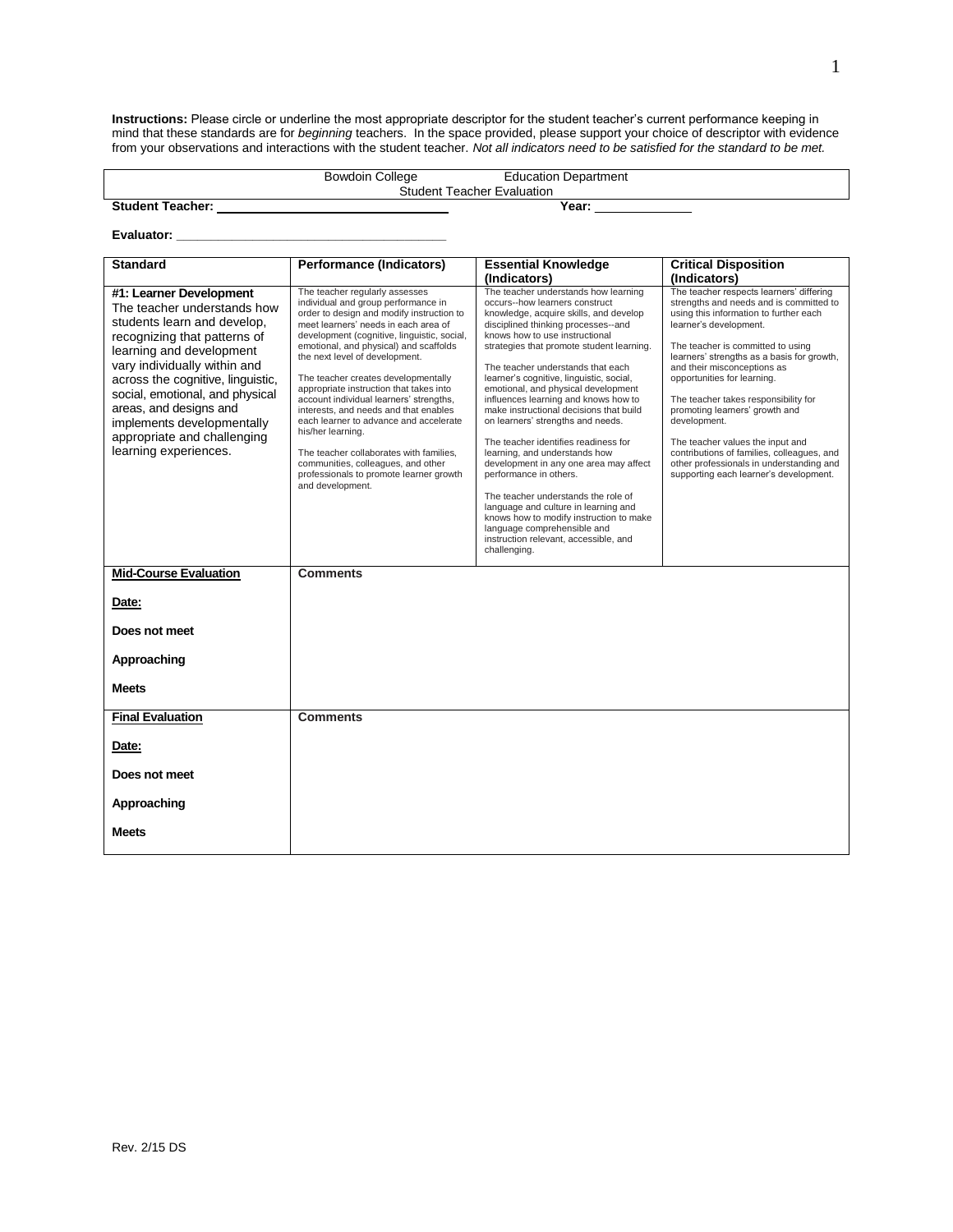| <b>Standard</b>                                                                                                                                                                                                                                   | <b>Performance (Indicators)</b>                                                                                                                                                                                                                                                                                                                                                                                                                                                                                                                                                                                                                                                                            | <b>Essential Knowledge</b>                                                                                                                                                                                                                                                                                                                                                                                                                                                                                                    | <b>Critical Disposition</b>                                                                                                                                                                                                                                                                                                                                                                                                                 |
|---------------------------------------------------------------------------------------------------------------------------------------------------------------------------------------------------------------------------------------------------|------------------------------------------------------------------------------------------------------------------------------------------------------------------------------------------------------------------------------------------------------------------------------------------------------------------------------------------------------------------------------------------------------------------------------------------------------------------------------------------------------------------------------------------------------------------------------------------------------------------------------------------------------------------------------------------------------------|-------------------------------------------------------------------------------------------------------------------------------------------------------------------------------------------------------------------------------------------------------------------------------------------------------------------------------------------------------------------------------------------------------------------------------------------------------------------------------------------------------------------------------|---------------------------------------------------------------------------------------------------------------------------------------------------------------------------------------------------------------------------------------------------------------------------------------------------------------------------------------------------------------------------------------------------------------------------------------------|
|                                                                                                                                                                                                                                                   |                                                                                                                                                                                                                                                                                                                                                                                                                                                                                                                                                                                                                                                                                                            | (Indicators)                                                                                                                                                                                                                                                                                                                                                                                                                                                                                                                  | (Indicators)                                                                                                                                                                                                                                                                                                                                                                                                                                |
| #2: Learning Differences<br>The teacher uses<br>understanding of individual<br>differences and diverse<br>cultures and communities to<br>ensure inclusive learning<br>environments that allow each<br>learner to reach his/her full<br>potential. | Designs and delivers instruction to<br>address each student's learning<br>strengths and needs, and creates<br>opportunities for students to show<br>learning in different ways.<br>Makes provisions for students with<br>learning differences; accesses resources<br>and supports to address differences.<br>Builds on learners' prior<br>knowledge/experience; allow them to<br>accelerate as they demonstrate<br>understandings.<br>Incorporates multiple perspectives into<br>content, including students' experiences<br>and cultural norms.<br>Incorporates tools of language<br>development; make content accessible<br>for English Language Learners; evaluate<br>and support language proficiency. | Understands and identifies differences in<br>approaches to learning and<br>performance.<br>Understands students' exceptional<br>learning needs - disabilities and<br>aiftedness.<br>Understands second language<br>acquisition processes.<br>Understands that learners bring assets<br>for learning based on experiences,<br>abilities, prior learning, and interactions,<br>as well as language, culture, family, and<br>community values.<br>Knows how to access information about<br>values and norms of diverse cultures. | Believes that all learners can achieve at<br>high levels and persists in helping each<br>learner reach his/her potential.<br>Respects learners as individuals, with<br>differing personal/family backgrounds,<br>skills, abilities, perspectives, talents, and<br>interests.<br>Makes learners feel valued and helps<br>them learn to value each other.<br>Values diverse languages/dialects, and<br>seeks to integrate them into practice. |
| <b>Mid-Course Evaluation</b>                                                                                                                                                                                                                      | <b>Comments</b>                                                                                                                                                                                                                                                                                                                                                                                                                                                                                                                                                                                                                                                                                            |                                                                                                                                                                                                                                                                                                                                                                                                                                                                                                                               |                                                                                                                                                                                                                                                                                                                                                                                                                                             |
| Date:                                                                                                                                                                                                                                             |                                                                                                                                                                                                                                                                                                                                                                                                                                                                                                                                                                                                                                                                                                            |                                                                                                                                                                                                                                                                                                                                                                                                                                                                                                                               |                                                                                                                                                                                                                                                                                                                                                                                                                                             |
| Does not meet                                                                                                                                                                                                                                     |                                                                                                                                                                                                                                                                                                                                                                                                                                                                                                                                                                                                                                                                                                            |                                                                                                                                                                                                                                                                                                                                                                                                                                                                                                                               |                                                                                                                                                                                                                                                                                                                                                                                                                                             |
| Approaching                                                                                                                                                                                                                                       |                                                                                                                                                                                                                                                                                                                                                                                                                                                                                                                                                                                                                                                                                                            |                                                                                                                                                                                                                                                                                                                                                                                                                                                                                                                               |                                                                                                                                                                                                                                                                                                                                                                                                                                             |
| <b>Meets</b>                                                                                                                                                                                                                                      |                                                                                                                                                                                                                                                                                                                                                                                                                                                                                                                                                                                                                                                                                                            |                                                                                                                                                                                                                                                                                                                                                                                                                                                                                                                               |                                                                                                                                                                                                                                                                                                                                                                                                                                             |
| <b>Final Evaluation</b>                                                                                                                                                                                                                           | <b>Comments</b>                                                                                                                                                                                                                                                                                                                                                                                                                                                                                                                                                                                                                                                                                            |                                                                                                                                                                                                                                                                                                                                                                                                                                                                                                                               |                                                                                                                                                                                                                                                                                                                                                                                                                                             |
| Date:                                                                                                                                                                                                                                             |                                                                                                                                                                                                                                                                                                                                                                                                                                                                                                                                                                                                                                                                                                            |                                                                                                                                                                                                                                                                                                                                                                                                                                                                                                                               |                                                                                                                                                                                                                                                                                                                                                                                                                                             |
| Does not meet                                                                                                                                                                                                                                     |                                                                                                                                                                                                                                                                                                                                                                                                                                                                                                                                                                                                                                                                                                            |                                                                                                                                                                                                                                                                                                                                                                                                                                                                                                                               |                                                                                                                                                                                                                                                                                                                                                                                                                                             |
| Approaching                                                                                                                                                                                                                                       |                                                                                                                                                                                                                                                                                                                                                                                                                                                                                                                                                                                                                                                                                                            |                                                                                                                                                                                                                                                                                                                                                                                                                                                                                                                               |                                                                                                                                                                                                                                                                                                                                                                                                                                             |
| <b>Meets</b>                                                                                                                                                                                                                                      |                                                                                                                                                                                                                                                                                                                                                                                                                                                                                                                                                                                                                                                                                                            |                                                                                                                                                                                                                                                                                                                                                                                                                                                                                                                               |                                                                                                                                                                                                                                                                                                                                                                                                                                             |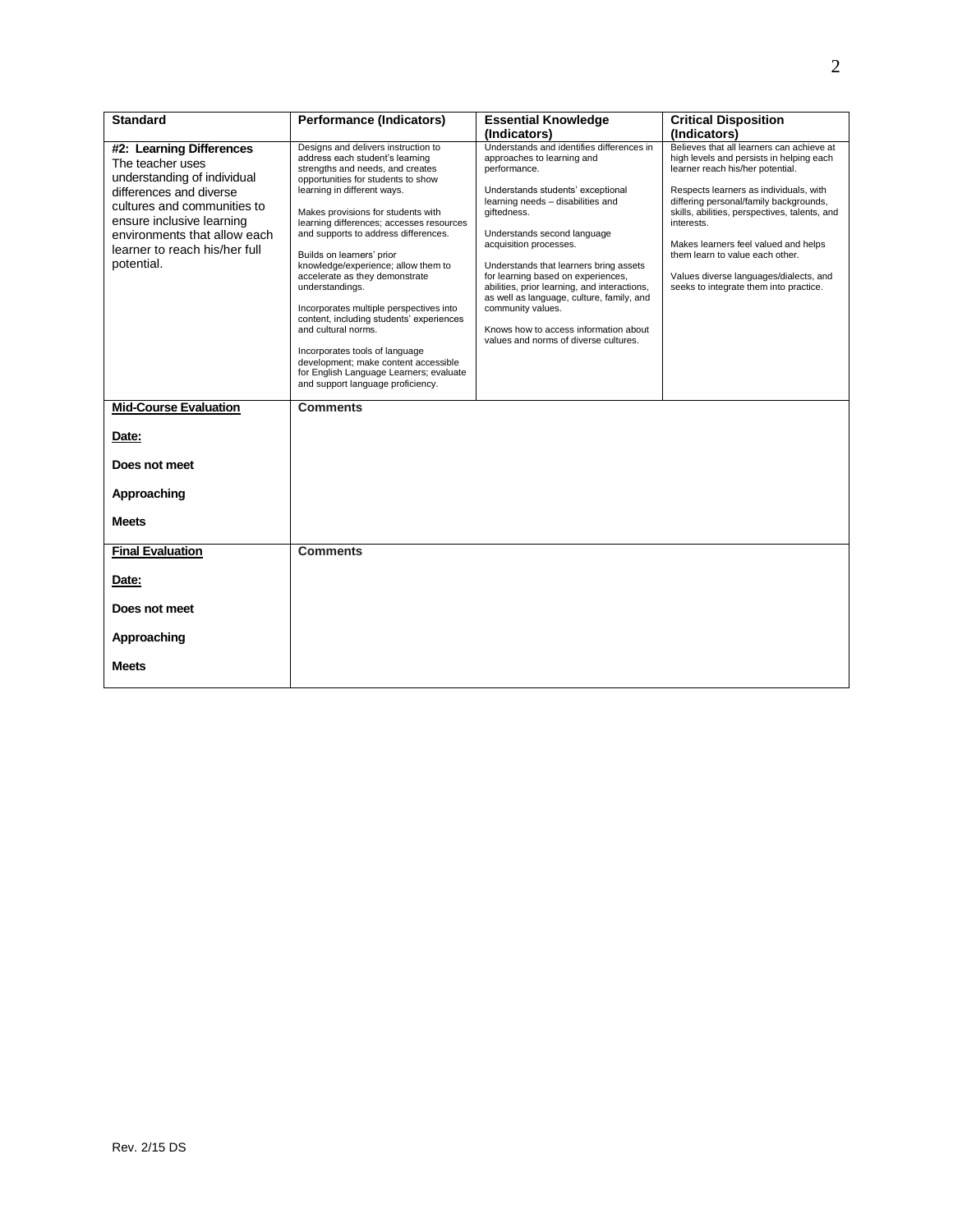| <b>Standard</b>                                                                                                                                                                                                                                                | <b>Performance (Indicators)</b>                                                                                                                                                                                                                                                                                                                                                                                                                                                                                                                                                                                                                                                                                                                                                                                                                                                                                                                                                                                                                                                                                                                                                                                                                                                                                                                                                                                                                                                                                                                                                                 | <b>Essential Knowledge</b>                                                                                                                                                                                                                                                                                                                                                                                                                                                                                                                                                                                                                                                                                                                                                                                                                                                      | <b>Critical Disposition</b>                                                                                                                                                                                                                                                                                                                                                                                                                                                                                                                                                                                                                                                                                                                                      |
|----------------------------------------------------------------------------------------------------------------------------------------------------------------------------------------------------------------------------------------------------------------|-------------------------------------------------------------------------------------------------------------------------------------------------------------------------------------------------------------------------------------------------------------------------------------------------------------------------------------------------------------------------------------------------------------------------------------------------------------------------------------------------------------------------------------------------------------------------------------------------------------------------------------------------------------------------------------------------------------------------------------------------------------------------------------------------------------------------------------------------------------------------------------------------------------------------------------------------------------------------------------------------------------------------------------------------------------------------------------------------------------------------------------------------------------------------------------------------------------------------------------------------------------------------------------------------------------------------------------------------------------------------------------------------------------------------------------------------------------------------------------------------------------------------------------------------------------------------------------------------|---------------------------------------------------------------------------------------------------------------------------------------------------------------------------------------------------------------------------------------------------------------------------------------------------------------------------------------------------------------------------------------------------------------------------------------------------------------------------------------------------------------------------------------------------------------------------------------------------------------------------------------------------------------------------------------------------------------------------------------------------------------------------------------------------------------------------------------------------------------------------------|------------------------------------------------------------------------------------------------------------------------------------------------------------------------------------------------------------------------------------------------------------------------------------------------------------------------------------------------------------------------------------------------------------------------------------------------------------------------------------------------------------------------------------------------------------------------------------------------------------------------------------------------------------------------------------------------------------------------------------------------------------------|
|                                                                                                                                                                                                                                                                |                                                                                                                                                                                                                                                                                                                                                                                                                                                                                                                                                                                                                                                                                                                                                                                                                                                                                                                                                                                                                                                                                                                                                                                                                                                                                                                                                                                                                                                                                                                                                                                                 | (Indicators)                                                                                                                                                                                                                                                                                                                                                                                                                                                                                                                                                                                                                                                                                                                                                                                                                                                                    | (Indicators)                                                                                                                                                                                                                                                                                                                                                                                                                                                                                                                                                                                                                                                                                                                                                     |
| #3: Learning Environments<br>The teacher works with others<br>to create environments that<br>support individual and<br>collaborative learning, and<br>that encourage positive social<br>interaction, active<br>engagement in learning, and<br>self motivation. | The teacher collaborates with learners.<br>families, and colleagues to build a safe,<br>positive learning climate of openness,<br>mutual respect, support, and inquiry.<br>The teacher develops learning<br>experiences that engage learners in<br>collaborative and self-directed learning<br>and that extend learner interaction with<br>ideas and people locally and globally.<br>The teacher collaborates with learners<br>and colleagues to develop shared values<br>and expectations for respectful<br>interactions, rigorous academic<br>discussions, and individual and group<br>responsibility for quality work.<br>The teacher manages the learning<br>environment to actively and equitably<br>engage learners by organizing,<br>allocating, and coordinating the<br>resources of time, space, and learners'<br>attention.<br>The teacher uses a variety of methods to<br>engage learners in evaluating the<br>learning environment and collaborates<br>with learners to make appropriate<br>adjustments.<br>The teacher communicates verbally and<br>nonverbally in ways that demonstrate<br>respect for and responsiveness to the<br>cultural backgrounds and differing<br>perspectives learners bring to the<br>learning environment.<br>The teacher promotes responsible<br>learner use of interactive technologies to<br>extend the possibilities for learning<br>locally and globally.<br>The teacher intentionally builds learner<br>capacity to collaborate in face-to-face<br>and virtual environments through<br>applying effective interpersonal<br>communication skills. | The teacher understands the<br>relationship between motivation and<br>engagement and knows how to design<br>learning experiences using strategies<br>that build learner self-direction and<br>ownership of learning.<br>The teacher knows how to help learners<br>work productively and cooperatively with<br>each other to achieve learning goals.<br>The teacher knows how to collaborate<br>with learners to establish and monitor<br>elements of a safe and productive<br>learning environment including norms,<br>expectations, routines, and<br>organizational structures.<br>The teacher understands how learner<br>diversity can affect communication and<br>knows how to communicate effectively in<br>differing environments.<br>The teacher knows how to use<br>technologies and how to guide learners<br>to apply them in appropriate, safe, and<br>effective ways. | The teacher is committed to working with<br>learners, colleagues, families, and<br>communities to establish positive and<br>supportive learning environments.<br>The teacher values the role of learners<br>in promoting each other's learning and<br>recognizes the importance of peer<br>relationships in establishing a climate of<br>learning.<br>The teacher is committed to supporting<br>learners as they participate in decision-<br>making, engage in exploration and<br>invention, work collaboratively and<br>independently, and engage in purposeful<br>learning.<br>The teacher seeks to foster respectful<br>communication among all members of<br>the learning community.<br>The teacher is a thoughtful and<br>responsive listener and observer. |

| <b>Mid-Course Evaluation</b> | <b>Comments</b> |
|------------------------------|-----------------|
| Date:                        |                 |
| Does not meet                |                 |
| Approaching                  |                 |
| <b>Meets</b>                 |                 |
| <b>Final Evaluation</b>      | <b>Comments</b> |
| Date:                        |                 |
| Does not meet                |                 |
| Approaching                  |                 |
| <b>Meets</b>                 |                 |
|                              |                 |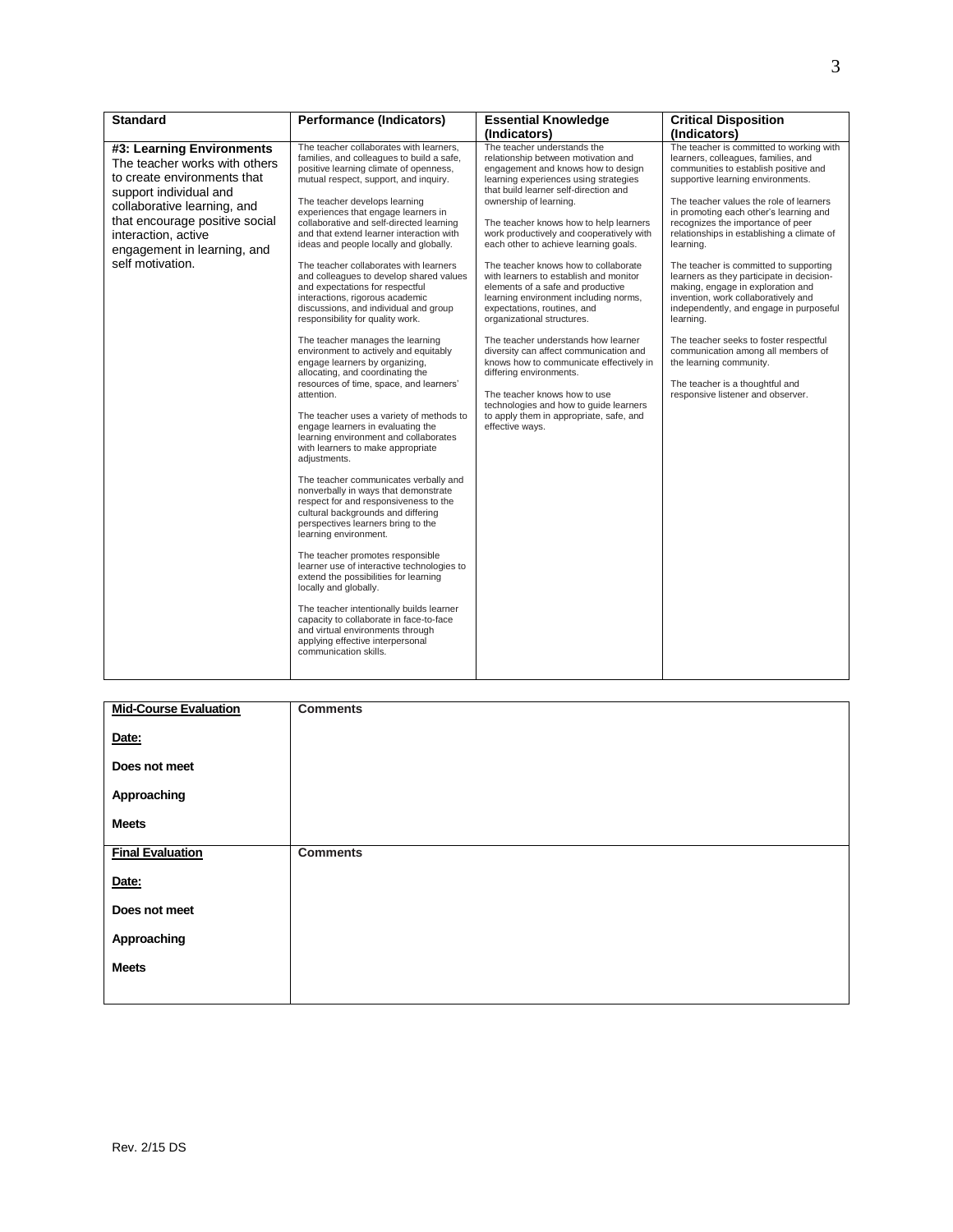| <b>Standard</b>                                                                                                                                                                                                                                                                                                                                  | <b>Performance (Indicators)</b>                                                                                                                                                                                                                                                                                                                                                                                                                                                                                                                                                                                                                                                                                                                                                                                                                                                                                                                                                                                                                                                                                                                                                                                                                                                                                                                                                                                                                                                                                                                                                                                               | <b>Essential Knowledge</b>                                                                                                                                                                                                                                                                                                                                                                                                                                                                                                                                                                                                                                                                                              | <b>Critical Disposition</b>                                                                                                                                                                                                                                                                                                                                                                                                                                                                                                                                                                                                                           |
|--------------------------------------------------------------------------------------------------------------------------------------------------------------------------------------------------------------------------------------------------------------------------------------------------------------------------------------------------|-------------------------------------------------------------------------------------------------------------------------------------------------------------------------------------------------------------------------------------------------------------------------------------------------------------------------------------------------------------------------------------------------------------------------------------------------------------------------------------------------------------------------------------------------------------------------------------------------------------------------------------------------------------------------------------------------------------------------------------------------------------------------------------------------------------------------------------------------------------------------------------------------------------------------------------------------------------------------------------------------------------------------------------------------------------------------------------------------------------------------------------------------------------------------------------------------------------------------------------------------------------------------------------------------------------------------------------------------------------------------------------------------------------------------------------------------------------------------------------------------------------------------------------------------------------------------------------------------------------------------------|-------------------------------------------------------------------------------------------------------------------------------------------------------------------------------------------------------------------------------------------------------------------------------------------------------------------------------------------------------------------------------------------------------------------------------------------------------------------------------------------------------------------------------------------------------------------------------------------------------------------------------------------------------------------------------------------------------------------------|-------------------------------------------------------------------------------------------------------------------------------------------------------------------------------------------------------------------------------------------------------------------------------------------------------------------------------------------------------------------------------------------------------------------------------------------------------------------------------------------------------------------------------------------------------------------------------------------------------------------------------------------------------|
|                                                                                                                                                                                                                                                                                                                                                  |                                                                                                                                                                                                                                                                                                                                                                                                                                                                                                                                                                                                                                                                                                                                                                                                                                                                                                                                                                                                                                                                                                                                                                                                                                                                                                                                                                                                                                                                                                                                                                                                                               | (Indicators)                                                                                                                                                                                                                                                                                                                                                                                                                                                                                                                                                                                                                                                                                                            | (Indicators)                                                                                                                                                                                                                                                                                                                                                                                                                                                                                                                                                                                                                                          |
| <b>Standard #4: Content</b><br>Knowledge<br>The teacher understands the<br>central concepts, tools of<br>inguiry, and structures of the<br>discipline(s) he or she teaches<br>and creates learning<br>experiences that make these<br>aspects of the discipline<br>accessible and meaningful for<br>learners to assure mastery of<br>the content. | The teacher effectively uses multiple<br>representations and explanations that<br>capture key ideas in the discipline, guide<br>learners through learning progressions,<br>and promote each learner's achievement<br>of content standards.<br>The teacher engages students in<br>learning experiences in the discipline(s)<br>that encourage learners to understand,<br>question, and analyze ideas from<br>diverse perspectives so that they master<br>the content.<br>The teacher engages learners in<br>applying methods of inquiry and<br>standards of evidence used in the<br>discipline.<br>The teacher stimulates learner reflection<br>on prior content knowledge, links new<br>concepts to familiar concepts, and<br>makes connections to learners'<br>experiences.<br>The teacher recognizes learner<br>misconceptions in a discipline that<br>interfere with learning, and creates<br>experiences to build accurate conceptual<br>understanding.<br>The teacher evaluates and modifies<br>instructional resources and curriculum<br>materials for their comprehensiveness,<br>accuracy for representing particular<br>concepts in the discipline, and<br>appropriateness for his/her learners.<br>The teacher uses supplementary<br>resources and technologies effectively to<br>ensure accessibility and relevance for all<br>learners.<br>The teacher creates opportunities for<br>students to learn, practice, and master<br>academic language in their content.<br>The teacher accesses school and/or<br>district-based resources to evaluate the<br>learner's content knowledge in their<br>primary language. | The teacher understands major<br>concepts, assumptions, debates,<br>processes of inquiry, and ways of<br>knowing that are central to the<br>discipline(s) s/he teaches.<br>The teacher understands common<br>misconceptions in learning the discipline<br>and how to guide learners to accurate<br>conceptual understanding.<br>The teacher knows and uses the<br>academic language of the discipline and<br>knows how to make it accessible to<br>learners.<br>The teacher knows how to integrate<br>culturally relevant content to build on<br>learners' background knowledge.<br>The teacher has a deep knowledge of<br>student content standards and learning<br>progressions in the discipline(s) s/he<br>teaches. | The teacher realizes that<br>content knowledge is not a<br>fixed body of facts but is<br>complex, culturally situated,<br>and ever evolving. S/he keeps<br>abreast of new ideas and<br>understandings in the field.<br>The teacher appreciates<br>multiple perspectives within<br>the discipline and facilitates<br>learners' critical analysis of<br>these perspectives.<br>The teacher recognizes the<br>potential of bias in his/her<br>representation of the discipline<br>and seeks to appropriately<br>address problems of bias.<br>The teacher is committed to<br>work toward each learner's<br>mastery of disciplinary content<br>and skills. |

| <b>Mid-Course Evaluation</b> | <b>Comments</b> |
|------------------------------|-----------------|
| Date:                        |                 |
| Does not meet                |                 |
| Approaching                  |                 |
| <b>Meets</b>                 |                 |
| <b>Final Evaluation</b>      | <b>Comments</b> |
| Date:                        |                 |
| Does not meet                |                 |
| Approaching                  |                 |
| <b>Meets</b>                 |                 |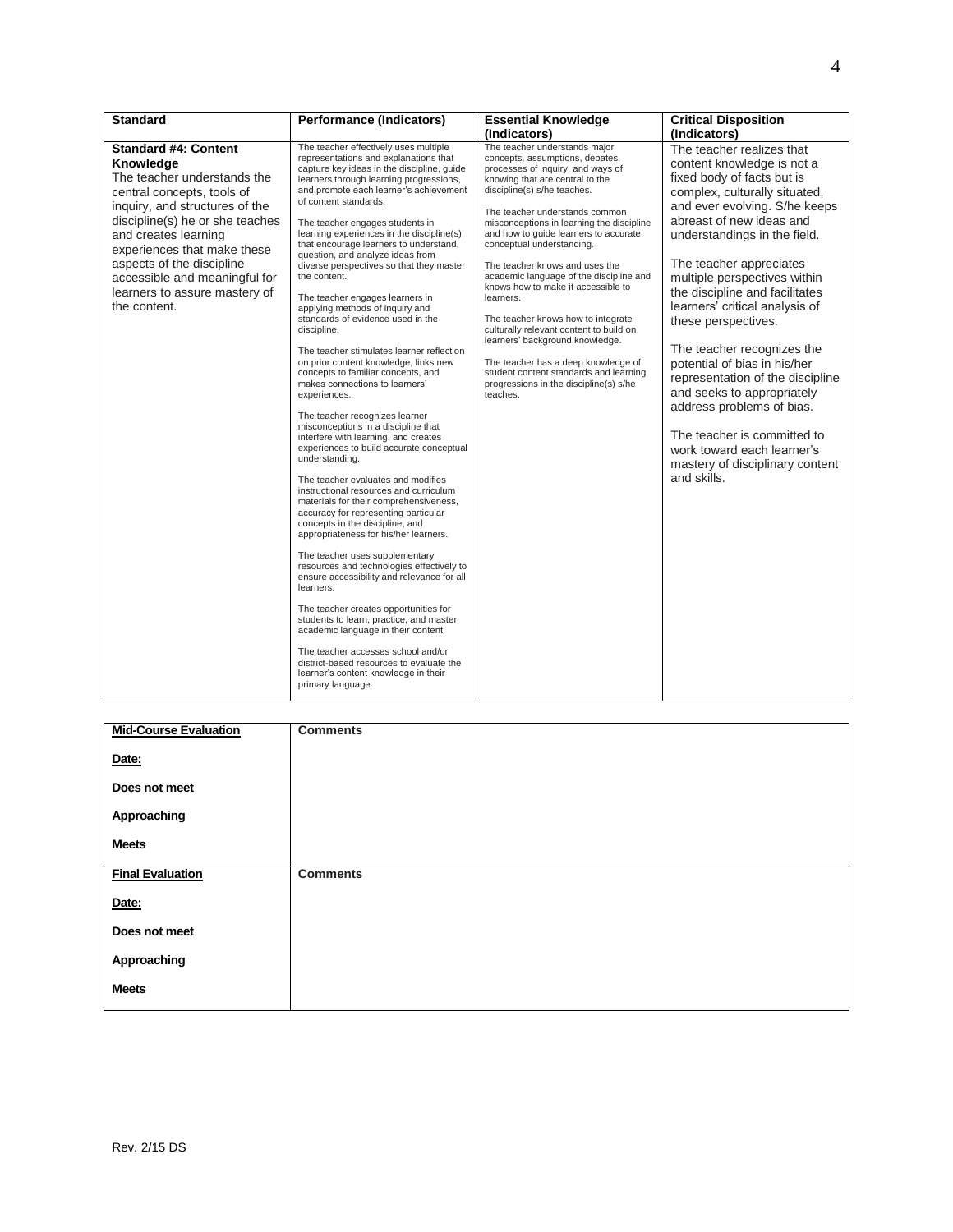| <b>Standard</b>                                                                                                                                                                                                                                                        | <b>Performance (Indicators)</b>                                                                                                                                                                                                                                                                                                                                                                                                                                                                                                                                                                                                                                                                                                                                                                                                                                                                                                                                                                                                                                                                                                                                                                                                                                                                                                                                                                                                                                                                                                                                                                                                                                                   | <b>Essential Knowledge</b>                                                                                                                                                                                                                                                                                                                                                                                                                                                                                                                                                                                                                                                                                                                                                                                                                                                                                                                                                                                                                                                                                                                                                                                                                                                                                                                                                                                                                                                                                               | <b>Critical Disposition</b>                                                                                                                                                                                                                                                                                                                                                                          |
|------------------------------------------------------------------------------------------------------------------------------------------------------------------------------------------------------------------------------------------------------------------------|-----------------------------------------------------------------------------------------------------------------------------------------------------------------------------------------------------------------------------------------------------------------------------------------------------------------------------------------------------------------------------------------------------------------------------------------------------------------------------------------------------------------------------------------------------------------------------------------------------------------------------------------------------------------------------------------------------------------------------------------------------------------------------------------------------------------------------------------------------------------------------------------------------------------------------------------------------------------------------------------------------------------------------------------------------------------------------------------------------------------------------------------------------------------------------------------------------------------------------------------------------------------------------------------------------------------------------------------------------------------------------------------------------------------------------------------------------------------------------------------------------------------------------------------------------------------------------------------------------------------------------------------------------------------------------------|--------------------------------------------------------------------------------------------------------------------------------------------------------------------------------------------------------------------------------------------------------------------------------------------------------------------------------------------------------------------------------------------------------------------------------------------------------------------------------------------------------------------------------------------------------------------------------------------------------------------------------------------------------------------------------------------------------------------------------------------------------------------------------------------------------------------------------------------------------------------------------------------------------------------------------------------------------------------------------------------------------------------------------------------------------------------------------------------------------------------------------------------------------------------------------------------------------------------------------------------------------------------------------------------------------------------------------------------------------------------------------------------------------------------------------------------------------------------------------------------------------------------------|------------------------------------------------------------------------------------------------------------------------------------------------------------------------------------------------------------------------------------------------------------------------------------------------------------------------------------------------------------------------------------------------------|
|                                                                                                                                                                                                                                                                        |                                                                                                                                                                                                                                                                                                                                                                                                                                                                                                                                                                                                                                                                                                                                                                                                                                                                                                                                                                                                                                                                                                                                                                                                                                                                                                                                                                                                                                                                                                                                                                                                                                                                                   | (Indicators)                                                                                                                                                                                                                                                                                                                                                                                                                                                                                                                                                                                                                                                                                                                                                                                                                                                                                                                                                                                                                                                                                                                                                                                                                                                                                                                                                                                                                                                                                                             | (Indicators)                                                                                                                                                                                                                                                                                                                                                                                         |
| #5: Application of Content<br>The teacher understands how<br>to connect concepts and use<br>differing perspectives to<br>engage learners in critical<br>thinking, creativity, and<br>collaborative problem solving<br>related to authentic local and<br>global issues. | The teacher develops and implements<br>projects that guide learners in analyzing<br>the complexities of an issue or question<br>using perspectives from varied<br>disciplines and cross-disciplinary skills<br>(e.g., a water quality study that draws<br>upon biology and chemistry to look at<br>factual information and social studies to<br>examine policy implications).<br>The teacher engages learners in<br>applying content knowledge to real world<br>problems through the lens of<br>interdisciplinary themes (e.g., financial<br>literacy, environmental literacy).<br>The teacher facilitates learners' use of<br>current tools and resources to maximize<br>content learning in varied contexts.<br>The teacher engages learners in<br>questioning and challenging<br>assumptions and approaches in order to<br>foster innovation and problem solving in<br>local and global contexts.<br>The teacher develops learners'<br>communication skills in disciplinary and<br>interdisciplinary contexts by creating<br>meaningful opportunities to employ a<br>variety of forms of communication that<br>address varied audiences and purposes.<br>The teacher engages learners in<br>generating and evaluating new ideas<br>and novel approaches, seeking inventive<br>solutions to problems, and developing<br>original work.<br>The teacher facilitates learners' ability to<br>develop diverse social and cultural<br>perspectives that expand their<br>understanding of local and global issues<br>and create novel approaches to solving<br>problems.<br>The teacher develops and implements<br>supports for learner literacy development<br>across content areas. | The teacher understands the ways of<br>knowing in his/her discipline, how it<br>relates to other disciplinary approaches<br>to inquiry, and the strengths and<br>limitations of each approach in<br>addressing problems, issues, and<br>concerns.<br>The teacher understands how current<br>interdisciplinary themes (e.g., civic<br>literacy, health literacy, global<br>awareness) connect to the core subjects<br>and knows how to weave those themes<br>into meaningful learning experiences.<br>The teacher understands the demands<br>of accessing and managing information<br>as well as how to evaluate issues of<br>ethics and quality related to information<br>and its use.<br>The teacher understands how to use<br>digital and interactive technologies for<br>efficiently and effectively achieving<br>specific learning goals.<br>The teacher understands critical thinking<br>processes and knows how to help<br>learners develop high level questioning<br>skills to promote their independent<br>learning.<br>The teacher understands communication<br>modes and skills as vehicles for learning<br>(e.g., information gathering and<br>processing) across disciplines as well as<br>vehicles for expressing learning.<br>The teacher understands creative<br>thinking processes and how to engage<br>learners in producing original work.<br>The teacher knows where and how to<br>access resources to build global<br>awareness and understanding, and how<br>to integrate them into the curriculum. | The teacher is constantly exploring how<br>to use disciplinary knowledge as a lens<br>to address local and global issues.<br>The teacher values knowledge outside<br>his/her own content area and how such<br>knowledge enhances student learning.<br>The teacher values flexible learning<br>environments that encourage learner<br>exploration, discovery, and expression<br>across content areas. |

| <b>Mid-Course Evaluation</b> | <b>Comments</b> |
|------------------------------|-----------------|
| Date:                        |                 |
| Does not meet                |                 |
| Approaching                  |                 |
| <b>Meets</b>                 |                 |
| <b>Final Evaluation</b>      | <b>Comments</b> |
| Date:                        |                 |
| Does not meet                |                 |
| Approaching                  |                 |
| <b>Meets</b>                 |                 |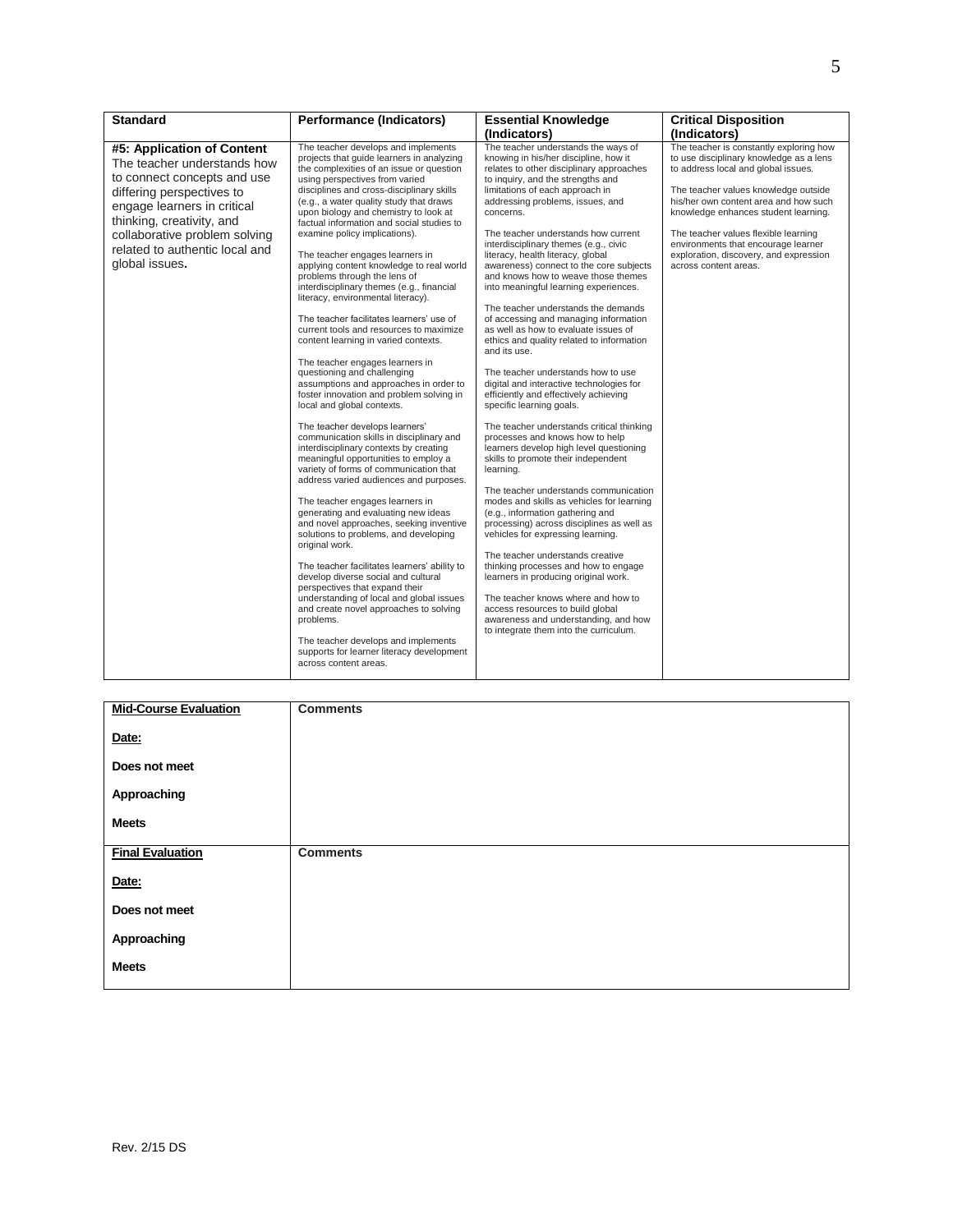| <b>Standard</b>                                                                                                                                                                                                                    | <b>Performance (Indicators)</b>                                                                                                                                                                                                                                                                                                                                                                                                                                                                                                                                                                                                                                                                                                                                                                                                                                                                                                                                                                                                                                                                                                                                                                                                                                                                                                                                                                                                                                                                                                                                                                                                  | <b>Essential Knowledge</b>                                                                                                                                                                                                                                                                                                                                                                                                                                                                                                                                                                                                                                                                                                                                                                                                                                                                                                                                                                                                                                                                                                                                                                                                                                                                     | <b>Critical Disposition</b>                                                                                                                                                                                                                                                                                                                                                                                                                                                                                                                                                                                                                                                                                                                                                                                                                                                                                                    |
|------------------------------------------------------------------------------------------------------------------------------------------------------------------------------------------------------------------------------------|----------------------------------------------------------------------------------------------------------------------------------------------------------------------------------------------------------------------------------------------------------------------------------------------------------------------------------------------------------------------------------------------------------------------------------------------------------------------------------------------------------------------------------------------------------------------------------------------------------------------------------------------------------------------------------------------------------------------------------------------------------------------------------------------------------------------------------------------------------------------------------------------------------------------------------------------------------------------------------------------------------------------------------------------------------------------------------------------------------------------------------------------------------------------------------------------------------------------------------------------------------------------------------------------------------------------------------------------------------------------------------------------------------------------------------------------------------------------------------------------------------------------------------------------------------------------------------------------------------------------------------|------------------------------------------------------------------------------------------------------------------------------------------------------------------------------------------------------------------------------------------------------------------------------------------------------------------------------------------------------------------------------------------------------------------------------------------------------------------------------------------------------------------------------------------------------------------------------------------------------------------------------------------------------------------------------------------------------------------------------------------------------------------------------------------------------------------------------------------------------------------------------------------------------------------------------------------------------------------------------------------------------------------------------------------------------------------------------------------------------------------------------------------------------------------------------------------------------------------------------------------------------------------------------------------------|--------------------------------------------------------------------------------------------------------------------------------------------------------------------------------------------------------------------------------------------------------------------------------------------------------------------------------------------------------------------------------------------------------------------------------------------------------------------------------------------------------------------------------------------------------------------------------------------------------------------------------------------------------------------------------------------------------------------------------------------------------------------------------------------------------------------------------------------------------------------------------------------------------------------------------|
|                                                                                                                                                                                                                                    |                                                                                                                                                                                                                                                                                                                                                                                                                                                                                                                                                                                                                                                                                                                                                                                                                                                                                                                                                                                                                                                                                                                                                                                                                                                                                                                                                                                                                                                                                                                                                                                                                                  | (Indicators)                                                                                                                                                                                                                                                                                                                                                                                                                                                                                                                                                                                                                                                                                                                                                                                                                                                                                                                                                                                                                                                                                                                                                                                                                                                                                   | (Indicators)                                                                                                                                                                                                                                                                                                                                                                                                                                                                                                                                                                                                                                                                                                                                                                                                                                                                                                                   |
| #6: Assessment<br>The teacher understands and<br>uses multiple methods of<br>assessment to engage<br>learners in their own growth,<br>to monitor learner progress,<br>and to guide the teacher's and<br>learner's decision making. | The teacher balances the use of<br>formative and summative assessment as<br>appropriate to support, verify, and<br>document learning.<br>The teacher designs assessments that<br>match learning objectives with<br>assessment methods and minimizes<br>sources of bias that can distort<br>assessment results.<br>The teacher works independently and<br>collaboratively to examine test and other<br>performance data to understand each<br>learner's progress and to guide planning.<br>The teacher engages learners in<br>understanding and identifying quality<br>work and provides them with effective<br>descriptive feedback to quide their<br>progress toward that work.<br>The teacher engages learners in multiple<br>ways of demonstrating knowledge and<br>skill as part of the assessment process.<br>The teacher models and structures<br>processes that quide learners in<br>examining their own thinking and<br>learning as well as the performance of<br>others.<br>The teacher effectively uses multiple and<br>appropriate types of assessment data to<br>identify each student's learning needs<br>and to develop differentiated learning<br>experiences.<br>The teacher prepares all learners for the<br>demands of particular assessment<br>formats and makes appropriate<br>modifications in assessments or testing<br>conditions especially for learners with<br>disabilities and language learning needs.<br>The teacher continually seeks<br>appropriate ways to employ technology<br>to support assessment practice both to<br>engage learners more fully and to<br>assess and address learner needs. | The teacher understands the differences<br>between formative and summative<br>applications of assessment and knows<br>how and when to use each.<br>The teacher understands the range of<br>types and multiple purposes of<br>assessment and how to design, adapt,<br>or select appropriate assessments to<br>address specific learning goals and<br>individual differences, and to minimize<br>sources of bias.<br>The teacher knows how to analyze<br>assessment data to understand patterns<br>and gaps in learning, to guide planning<br>and instruction, and to provide<br>meaningful feedback to all learners.<br>The teacher knows when and how to<br>engage learners in analyzing their own<br>assessment results and in helping to set<br>goals for their own learning.<br>The teacher understands the positive<br>impact of effective descriptive feedback<br>for learners and knows a variety of<br>strategies for communicating this<br>feedback.<br>The teacher knows when and how to<br>evaluate and report learner progress<br>against standards.<br>The teacher understands how to prepare<br>learners for assessments and how to<br>make accommodations in assessments<br>and testing conditions, especially for<br>learners with disabilities and language<br>learning needs. | The teacher is committed to engaging<br>learners actively in assessment<br>processes and to developing each<br>learner's capacity to review and<br>communicate about their own progress<br>and learning.<br>The teacher takes responsibility for<br>aligning instruction and assessment with<br>learning goals.<br>The teacher is committed to providing<br>timely and effective descriptive feedback<br>to learners on their progress.<br>The teacher is committed to using<br>multiple types of assessment processes<br>to support, verify, and document<br>learning.<br>The teacher is committed to making<br>accommodations in assessments and<br>testing conditions especially for learners<br>with disabilities and language learning<br>needs.<br>The teacher is committed to the ethical<br>use of various assessments and<br>assessment data to identify learner<br>strengths and needs to promote learner<br>growth. |

| <b>Mid-Course Evaluation</b> | <b>Comments</b> |
|------------------------------|-----------------|
| Date:                        |                 |
| Does not meet                |                 |
| Approaching                  |                 |
| <b>Meets</b>                 |                 |
| <b>Final Evaluation</b>      | <b>Comments</b> |
| Date:                        |                 |
| Does not meet                |                 |
| Approaching                  |                 |
| <b>Meets</b>                 |                 |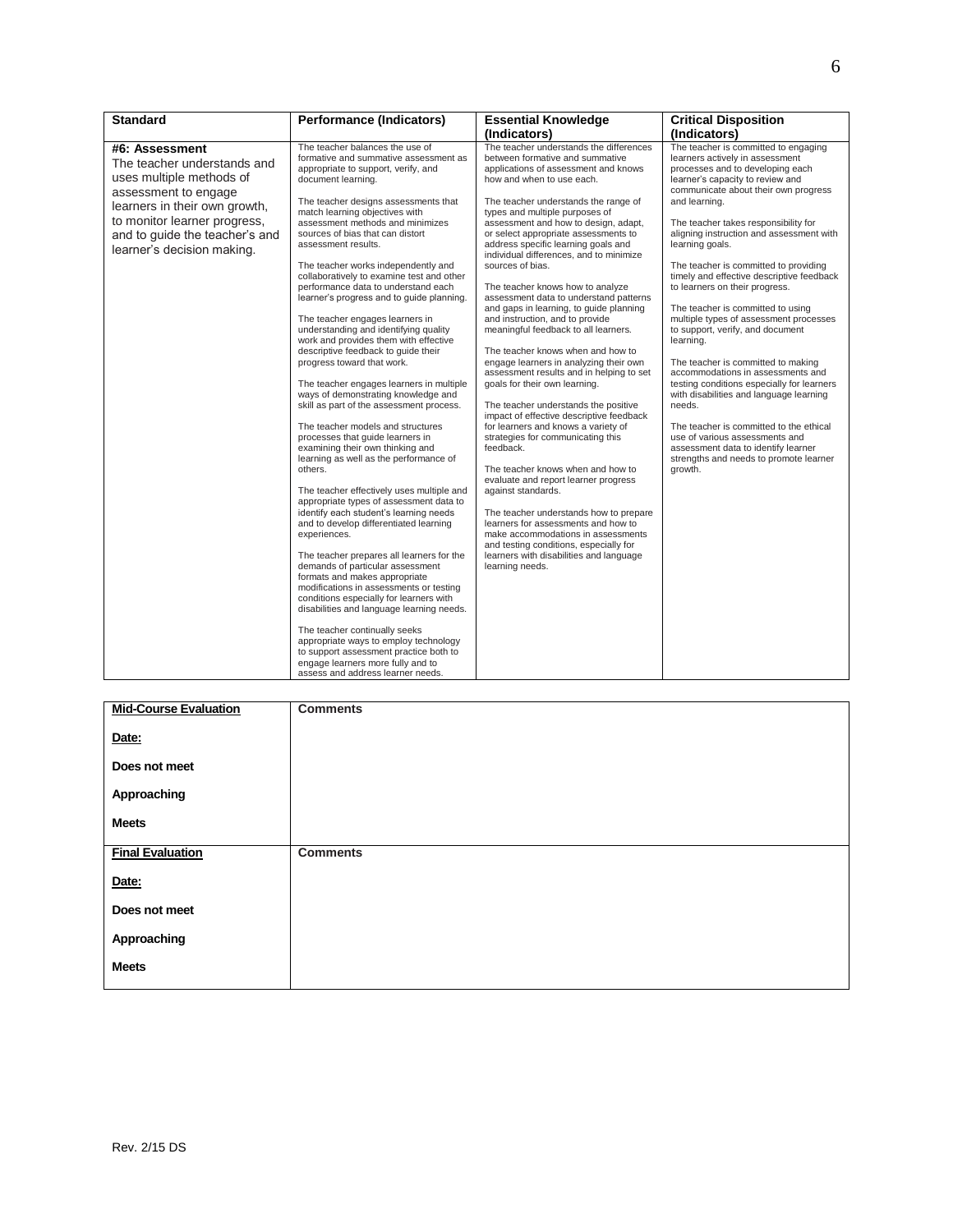| <b>Standard</b>                                                                                                                                                                                                                                                                                                   | <b>Performance (Indicators)</b>                                                                                                                                                                                                                                                                                                                                                                                                                                                                                                                                                                                                                                                                                                                                                                                                                                                                                                                                                                                                                                                                                                                                                                                                                                       | <b>Standard</b>                                                                                                                                                                                                                                                                                                                                                                                                                                                                                                                                                                                                                                                                                                                                                                                                                                                                                                                                                                                                                                                                                                                                                                                                       | Performance (Indicators)                                                                                                                                                                                                                                                                                                                                                                                                                                                                                                                                                                                     |
|-------------------------------------------------------------------------------------------------------------------------------------------------------------------------------------------------------------------------------------------------------------------------------------------------------------------|-----------------------------------------------------------------------------------------------------------------------------------------------------------------------------------------------------------------------------------------------------------------------------------------------------------------------------------------------------------------------------------------------------------------------------------------------------------------------------------------------------------------------------------------------------------------------------------------------------------------------------------------------------------------------------------------------------------------------------------------------------------------------------------------------------------------------------------------------------------------------------------------------------------------------------------------------------------------------------------------------------------------------------------------------------------------------------------------------------------------------------------------------------------------------------------------------------------------------------------------------------------------------|-----------------------------------------------------------------------------------------------------------------------------------------------------------------------------------------------------------------------------------------------------------------------------------------------------------------------------------------------------------------------------------------------------------------------------------------------------------------------------------------------------------------------------------------------------------------------------------------------------------------------------------------------------------------------------------------------------------------------------------------------------------------------------------------------------------------------------------------------------------------------------------------------------------------------------------------------------------------------------------------------------------------------------------------------------------------------------------------------------------------------------------------------------------------------------------------------------------------------|--------------------------------------------------------------------------------------------------------------------------------------------------------------------------------------------------------------------------------------------------------------------------------------------------------------------------------------------------------------------------------------------------------------------------------------------------------------------------------------------------------------------------------------------------------------------------------------------------------------|
| #7: Planning for Instruction<br>The teacher plans instruction<br>that supports every student in<br>meeting rigorous learning<br>goals by drawing upon<br>knowledge of content areas,<br>curriculum, cross-disciplinary<br>skills, and pedagogy, as well<br>as knowledge of learners and<br>the community context. | The teacher individually and<br>collaboratively selects and creates<br>learning experiences that are<br>appropriate for curriculum goals and<br>content standards, and are relevant to<br>learners.<br>The teacher plans how to achieve each<br>student's learning goals, choosing<br>appropriate strategies and<br>accommodations, resources, and<br>materials to differentiate instruction for<br>individuals and groups of learners.<br>The teacher develops appropriate<br>sequencing of learning experiences and<br>provides multiple ways to demonstrate<br>knowledge and skill.<br>The teacher plans for instruction based<br>on formative and summative<br>assessment data, prior learner<br>knowledge, and learner interest.<br>The teacher plans collaboratively with<br>professionals who have specialized<br>expertise (e.g., special educators,<br>related service providers, language<br>learning specialists, librarians, media<br>specialists) to design and jointly deliver<br>as appropriate effective learning<br>experiences to meet unique learning<br>needs.<br>The teacher evaluates plans in relation<br>to short- and long-range goals and<br>systematically adjusts plans to meet<br>each student's learning needs and<br>enhance learning. | The teacher understands content and<br>content standards and how these are<br>organized in the curriculum.<br>The teacher understands how<br>integrating cross-disciplinary skills in<br>instruction engages learners<br>purposefully in applying content<br>knowledge.<br>The teacher understands learning<br>theory, human development, cultural<br>diversity, and individual differences and<br>how these impact ongoing planning.<br>The teacher understands the strengths<br>and needs of individual learners and<br>how to plan instruction that is<br>responsive to these strengths and<br>needs.<br>The teacher knows a range of<br>evidence-based instructional strategies,<br>resources, and technological tools and<br>how to use them effectively to plan<br>instruction that meets diverse learning<br>needs.<br>The teacher knows when and how to<br>adjust plans based on assessment<br>information and learner responses.<br>The teacher knows when and how to<br>access resources and collaborate with<br>others to support student learning (e.g.,<br>special educators, related service<br>providers, language learner specialists,<br>librarians, media specialists, community<br>organizations). | The teacher respects learners' diverse<br>strengths and needs and is committed<br>to using this information to plan<br>effective instruction.<br>The teacher values planning as a<br>collegial activity that takes into<br>consideration the input of learners,<br>colleagues, families, and the larger<br>community.<br>The teacher takes professional<br>responsibility to use short- and long-<br>term planning as a means of assuring<br>student learning.<br>The teacher believes that plans must<br>always be open to adjustment and<br>revision based on learner needs and<br>changing circumstances. |

| <b>Mid-Course Evaluation</b> | <b>Comments</b> |
|------------------------------|-----------------|
| Date:                        |                 |
| Does not meet                |                 |
| Approaching                  |                 |
| <b>Meets</b>                 |                 |
| <b>Final Evaluation</b>      | <b>Comments</b> |
| Date:                        |                 |
| Does not meet                |                 |
| Approaching                  |                 |
| <b>Meets</b>                 |                 |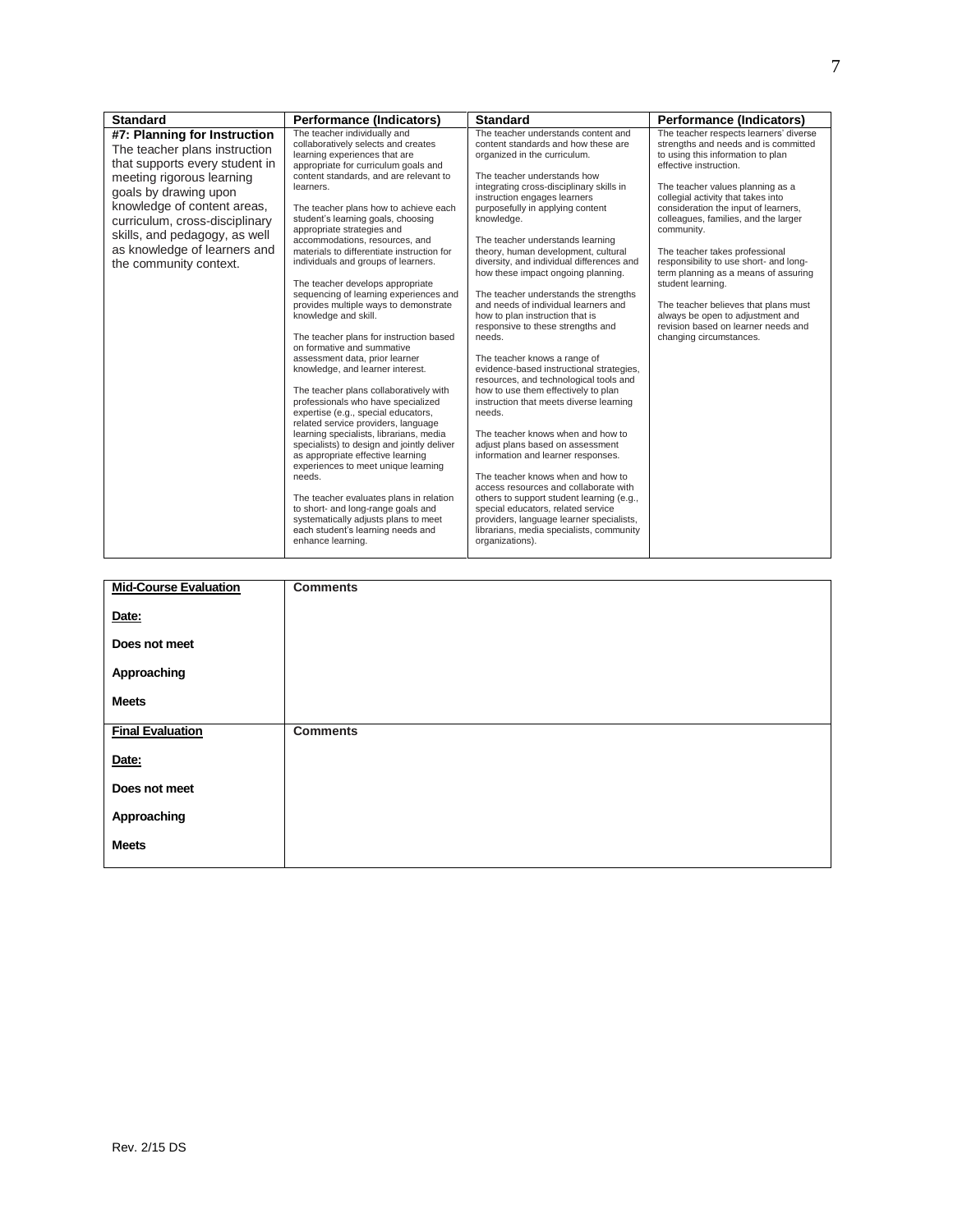| <b>Standard</b>                                                                                                                                                                                                                                                                       | <b>Performance (Indicators)</b>                                                                                                                                                                                                                                                                                                                                                                                                                                                                                                                                                                                                                                                                                                                                                                                                                                                                                                                                                                                                                                                                                                                                                                                                                                                                                                                                                                                                                                                                                                                                                                                                                                                                                           | <b>Standard</b>                                                                                                                                                                                                                                                                                                                                                                                                                                                                                                                                                                                                                                                                                                                                                                                                                                                                                                                                                                                                                                                                                                                                                 | Performance (Indicators)                                                                                                                                                                                                                                                                                                                                                                                                                                                                                                                                                                                                       |
|---------------------------------------------------------------------------------------------------------------------------------------------------------------------------------------------------------------------------------------------------------------------------------------|---------------------------------------------------------------------------------------------------------------------------------------------------------------------------------------------------------------------------------------------------------------------------------------------------------------------------------------------------------------------------------------------------------------------------------------------------------------------------------------------------------------------------------------------------------------------------------------------------------------------------------------------------------------------------------------------------------------------------------------------------------------------------------------------------------------------------------------------------------------------------------------------------------------------------------------------------------------------------------------------------------------------------------------------------------------------------------------------------------------------------------------------------------------------------------------------------------------------------------------------------------------------------------------------------------------------------------------------------------------------------------------------------------------------------------------------------------------------------------------------------------------------------------------------------------------------------------------------------------------------------------------------------------------------------------------------------------------------------|-----------------------------------------------------------------------------------------------------------------------------------------------------------------------------------------------------------------------------------------------------------------------------------------------------------------------------------------------------------------------------------------------------------------------------------------------------------------------------------------------------------------------------------------------------------------------------------------------------------------------------------------------------------------------------------------------------------------------------------------------------------------------------------------------------------------------------------------------------------------------------------------------------------------------------------------------------------------------------------------------------------------------------------------------------------------------------------------------------------------------------------------------------------------|--------------------------------------------------------------------------------------------------------------------------------------------------------------------------------------------------------------------------------------------------------------------------------------------------------------------------------------------------------------------------------------------------------------------------------------------------------------------------------------------------------------------------------------------------------------------------------------------------------------------------------|
| #8: Instructional Strategies<br>The teacher understands and<br>uses a variety of instructional<br>strategies to encourage<br>learners to develop deep<br>understanding of content<br>areas and their connections.<br>and to build skills to apply<br>knowledge in meaningful<br>ways. | The teacher uses appropriate strategies<br>and resources to adapt instruction to<br>the needs of individuals and groups of<br>learners.<br>The teacher continuously monitors<br>student learning, engages learners in<br>assessing their progress, and adjusts<br>instruction in response to student<br>learning needs.<br>The teacher collaborates with learners<br>to design and implement relevant<br>learning experiences, identify their<br>strengths, and access family and<br>community resources to develop their<br>areas of interest.<br>The teacher varies his/her role in the<br>instructional process (e.g., instructor,<br>facilitator, coach, audience) in relation<br>to the content and purposes of<br>instruction and the needs of learners.<br>The teacher provides multiple models<br>and representations of concepts and<br>skills with opportunities for learners to<br>demonstrate their knowledge through a<br>variety of products and performances.<br>The teacher engages all learners in<br>developing higher order questioning<br>skills and metacognitive processes.<br>The teacher engages learners in using<br>a range of learning skills and<br>technology tools to access, interpret,<br>evaluate, and apply information.<br>The teacher uses a variety of<br>instructional strategies to support and<br>expand learners' communication<br>through speaking, listening, reading,<br>writing, and other modes.<br>The teacher asks questions to stimulate<br>discussion that serves different<br>purposes (e.g., probing for learner<br>understanding, helping learners<br>articulate their ideas and thinking<br>processes, stimulating curiosity, and<br>helping learners to question). | The teacher understands the cognitive<br>processes associated with various<br>kinds of learning (e.g., critical and<br>creative thinking, problem framing and<br>problem solving, invention,<br>memorization and recall) and how<br>these processes can be stimulated.<br>The teacher knows how to apply a<br>range of developmentally, culturally,<br>and linguistically appropriate<br>instructional strategies to achieve<br>learning goals.<br>The teacher knows when and how to<br>use appropriate strategies to<br>differentiate instruction and engage all<br>learners in complex thinking and<br>meaningful tasks.<br>The teacher understands how multiple<br>forms of communication (oral, written,<br>nonverbal, digital, visual) convey ideas,<br>foster self expression, and build<br>relationships.<br>The teacher knows how to use a wide<br>variety of resources, including human<br>and technological, to engage students<br>in learning.<br>The teacher understands how content<br>and skill development can be supported<br>by media and technology and knows<br>how to evaluate these resources for<br>quality, accuracy, and effectiveness. | The teacher is committed to deepening<br>awareness and understanding the<br>strengths and needs of diverse learners<br>when planning and adjusting<br>instruction.<br>The teacher values the variety of ways<br>people communicate and encourages<br>learners to develop and use multiple<br>forms of communication.<br>The teacher is committed to exploring<br>how the use of new and emerging<br>technologies can support and promote<br>student learning.<br>The teacher values flexibility and<br>reciprocity in the teaching process as<br>necessary for adapting instruction to<br>learner responses, ideas, and needs. |

| <b>Mid-Course Evaluation</b> | <b>Comments</b> |
|------------------------------|-----------------|
| Date:                        |                 |
| Does not meet                |                 |
| Approaching                  |                 |
| <b>Meets</b>                 |                 |
|                              |                 |
| <b>Final Evaluation</b>      | <b>Comments</b> |
| Date:                        |                 |
| Does not meet                |                 |
| Approaching                  |                 |
| <b>Meets</b>                 |                 |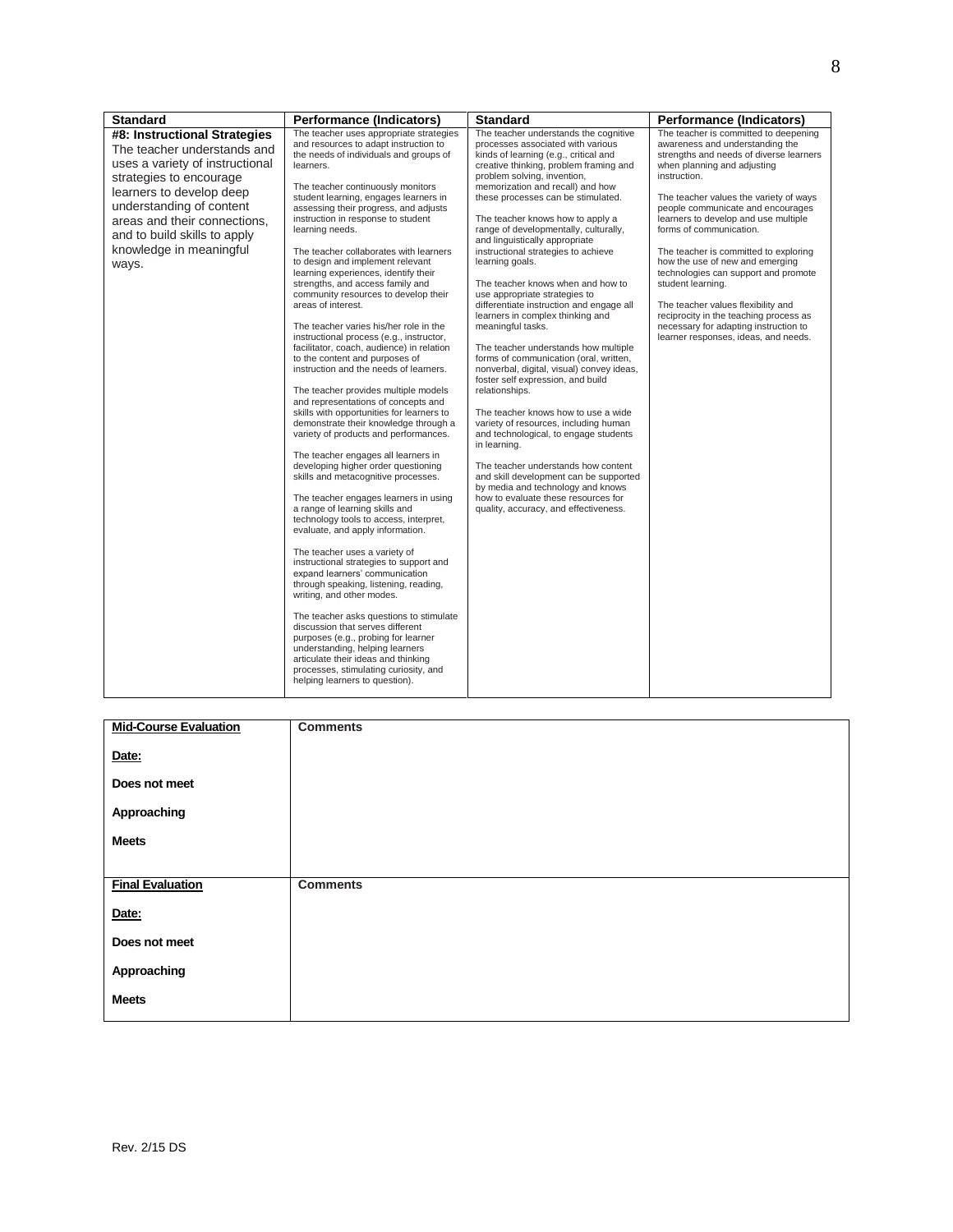| <b>Standard</b>                                                                                                                                                                                                                                                                                                                                                                            | <b>Performance (Indicators)</b>                                                                                                                                                                                                                                                                                                                                                                                                                                                                                                                                                                                                                                                                                                                                                                                                                                                                                                                                                                                                                                                                                                                                                                                                                                                                                                                                                  | <b>Standard</b>                                                                                                                                                                                                                                                                                                                                                                                                                                                                                                                                                                                                                                                                                                                                                                                                                                                                                                                                                                                                                                                                                                                                                    | <b>Performance (Indicators)</b>                                                                                                                                                                                                                                                                                                                                                                                                                                                                                                                                                                                                                                                                                                                                                                                                         |
|--------------------------------------------------------------------------------------------------------------------------------------------------------------------------------------------------------------------------------------------------------------------------------------------------------------------------------------------------------------------------------------------|----------------------------------------------------------------------------------------------------------------------------------------------------------------------------------------------------------------------------------------------------------------------------------------------------------------------------------------------------------------------------------------------------------------------------------------------------------------------------------------------------------------------------------------------------------------------------------------------------------------------------------------------------------------------------------------------------------------------------------------------------------------------------------------------------------------------------------------------------------------------------------------------------------------------------------------------------------------------------------------------------------------------------------------------------------------------------------------------------------------------------------------------------------------------------------------------------------------------------------------------------------------------------------------------------------------------------------------------------------------------------------|--------------------------------------------------------------------------------------------------------------------------------------------------------------------------------------------------------------------------------------------------------------------------------------------------------------------------------------------------------------------------------------------------------------------------------------------------------------------------------------------------------------------------------------------------------------------------------------------------------------------------------------------------------------------------------------------------------------------------------------------------------------------------------------------------------------------------------------------------------------------------------------------------------------------------------------------------------------------------------------------------------------------------------------------------------------------------------------------------------------------------------------------------------------------|-----------------------------------------------------------------------------------------------------------------------------------------------------------------------------------------------------------------------------------------------------------------------------------------------------------------------------------------------------------------------------------------------------------------------------------------------------------------------------------------------------------------------------------------------------------------------------------------------------------------------------------------------------------------------------------------------------------------------------------------------------------------------------------------------------------------------------------------|
| #9: Professional Learning<br>and Ethical Practice<br>The teacher engages in<br>ongoing professional learning<br>and uses evidence to<br>continually evaluate his/her<br>practice, particularly the<br>effects of his/her choices and<br>actions on others (learners,<br>families, other professionals,<br>and the community), and<br>adapts practice to meet the<br>needs of each learner. | The teacher engages in ongoing<br>learning opportunities to develop<br>knowledge and skills in order to provide<br>all learners with engaging curriculum<br>and learning experiences based on local<br>and state standards.<br>The teacher engages in meaningful and<br>appropriate professional learning<br>experiences aligned with his/her own<br>needs and the needs of the learners.<br>school, and system.<br>Independently and in collaboration with<br>colleagues, the teacher uses a variety of<br>data (e.g., systematic observation,<br>information about learners, research) to<br>evaluate the outcomes of teaching and<br>learning and to adapt planning and<br>practice.<br>The teacher actively seeks professional,<br>community, and technological resources,<br>within and outside the school, as<br>supports for analysis, reflection, and<br>problem-solving.<br>The teacher reflects on his/her personal<br>biases and accesses resources to<br>deepen his/her own understanding of<br>cultural, ethnic, gender, and learning<br>differences to build stronger<br>relationships and create more relevant<br>learning experiences.<br>The teacher advocates, models, and<br>teaches safe, legal, and ethical use of<br>information and technology including<br>appropriate documentation of sources<br>and respect for others in the use of<br>social media. | The teacher understands and knows<br>how to use a variety of self-assessment<br>and problem-solving strategies to<br>analyze and reflect on his/her practice<br>and to plan for adaptations/adjustments.<br>The teacher knows how to use learner<br>data to analyze practice and differentiate<br>instruction accordingly.<br>The teacher understands how personal<br>identity, worldview, and prior experience<br>affect perceptions and expectations, and<br>recognizes how they may bias behaviors<br>and interactions with others.<br>The teacher understands laws related to<br>learners' rights and teacher<br>responsibilities (e.g., for educational<br>equity, appropriate education for<br>learners with disabilities, confidentiality,<br>privacy, appropriate treatment of<br>learners, reporting in situations related to<br>possible child abuse).<br>The teacher knows how to build and<br>implement a plan for professional growth<br>directly aligned with his/her needs as a<br>growing professional using feedback<br>from teacher evaluations and<br>observations, data on learner<br>performance, and school- and system-<br>wide priorities. | The teacher takes responsibility for<br>student learning and uses ongoing<br>analysis and reflection to improve<br>planning and practice.<br>The teacher is committed to deepening<br>understanding of his/her own frames of<br>reference (e.g., culture, gender,<br>language, abilities, ways of knowing),<br>the potential biases in these frames, and<br>their impact on expectations for and<br>relationships with learners and their<br>families.<br>The teacher sees him/herself as a<br>learner, continuously seeking<br>opportunities to draw upon current<br>education policy and research as<br>sources of analysis and reflection to<br>improve practice.<br>The teacher understands the<br>expectations of the profession including<br>codes of ethics, professional standards<br>of practice, and relevant law and policy. |

| <b>Mid-Course Evaluation</b> | <b>Comments</b> |
|------------------------------|-----------------|
| Date:                        |                 |
| Does not meet                |                 |
| Approaching                  |                 |
| <b>Meets</b>                 |                 |
| <b>Final Evaluation</b>      | <b>Comments</b> |
| Date:                        |                 |
| Does not meet                |                 |
| Approaching                  |                 |
| <b>Meets</b>                 |                 |